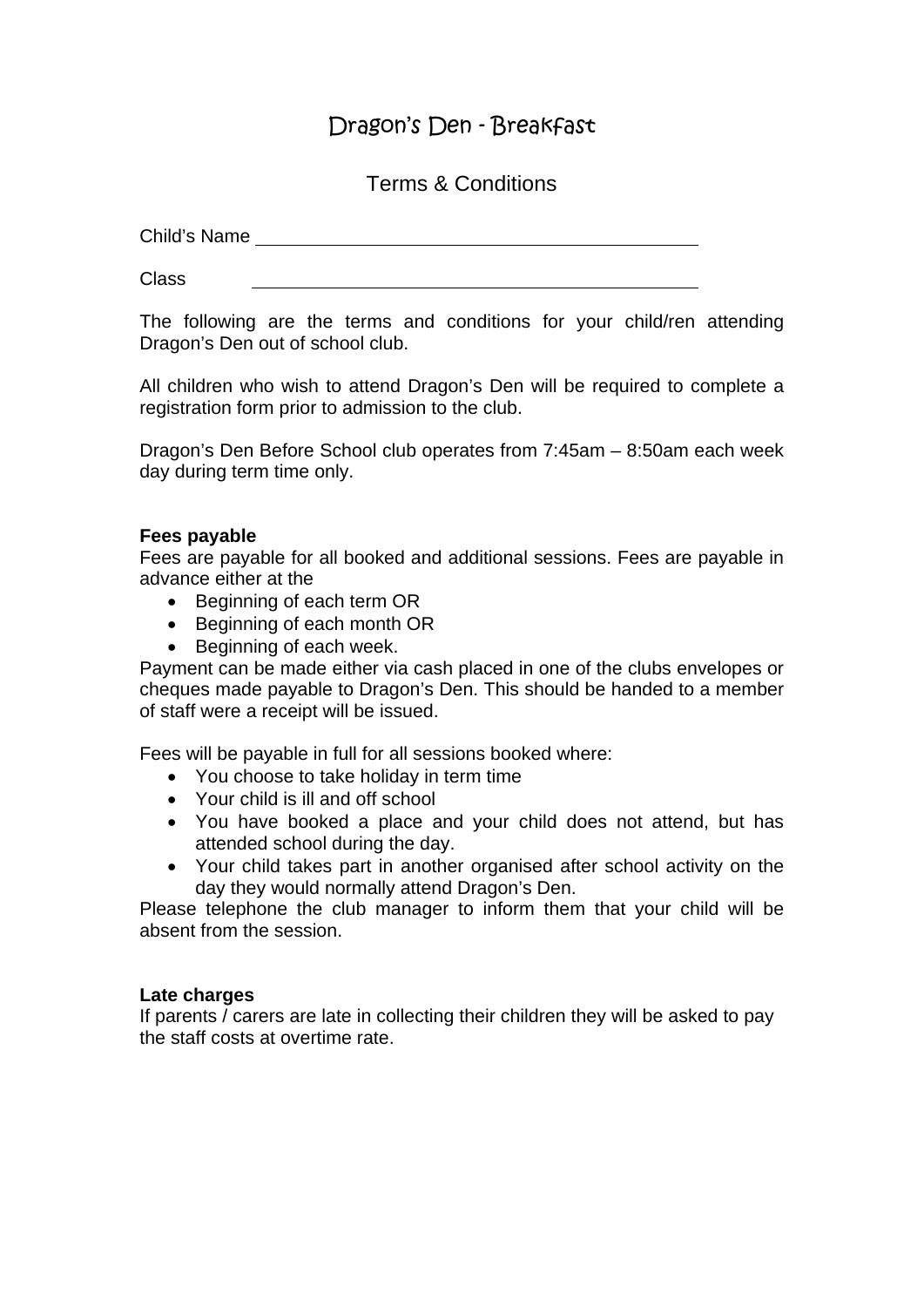#### **Non Payment of fees**

If you are experiencing any financial difficulties, please speak to the club manager. Non payment of fees for more then two weeks will result in your child's place being suspended until all fees are paid up to date.

#### **Health & Safety**

To ensure the safety of all children who attend Dragon's Den we require a named person/s that will be collecting your child from the club on a regular basis. This information will be required on the registration form with a password. Please note that we will not hand over any child without prior permission and may contact you to clarify this person.

It is important that we are fully informed and aware of any changes in your child's health. Should your child become unwell or incur an injury in our care every effort will be made to contact the parent / carer.

Where your child has shown symptoms of vomiting and/ or diarrhoea they should not return to Dragon's Den until 48 hours after their last symptoms.

In order to meet and maintain food hygiene legislation, we request that children do not consume any food brought in from home whilst attending Dragon's Den.

#### **Personal Property**

Whilst every reasonable care will be taken, Dragon's Den cannot be held responsible for any loss or damage to a child's property. We request that children's own toys are not brought into the club.

#### **School Closure**

Where there is a planned closure during term time for INSET training organised by the school, Dragon's Den will be closed. Fees will not be payable for this day.

Where there is unexpected school closure due to inclement weather, flooding or industrial action, Dragon's Den will be closed. Fees will not be payable for this day, any fees already paid will be returned or credited back to parent.